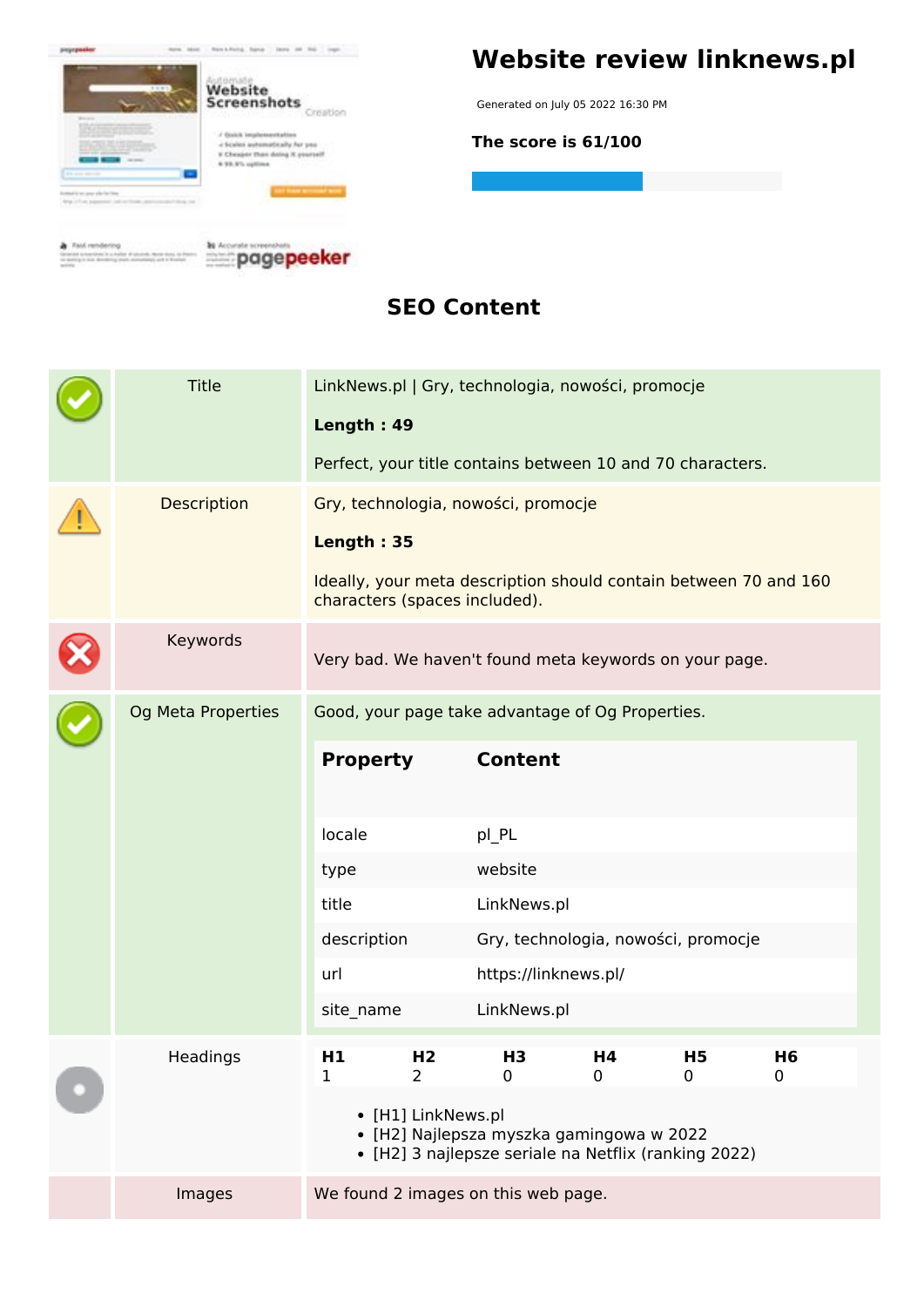#### **SEO Content**

|                        | 1 alt attributes are empty or missing. Add alternative text so that<br>search engines can better understand the content of your images.       |
|------------------------|-----------------------------------------------------------------------------------------------------------------------------------------------|
| <b>Text/HTML Ratio</b> | Ratio: $2\%$<br>This page's ratio of text to HTML code is below 15 percent, this means<br>that your website probably needs more text content. |
| Flash                  | Perfect, no Flash content has been detected on this page.                                                                                     |
| <b>Iframe</b>          | Great, there are no Iframes detected on this page.                                                                                            |

#### **SEO Links**

| <b>URL Rewrite</b>                | Good. Your links looks friendly!                         |
|-----------------------------------|----------------------------------------------------------|
| Underscores in the<br><b>URLs</b> | Perfect! No underscores detected in your URLs.           |
| In-page links                     | We found a total of 9 links including 0 link(s) to files |
| <b>Statistics</b>                 | External Links: noFollow 0%                              |
|                                   | External Links: Passing Juice 11.11%                     |
|                                   | Internal Links 88.89%                                    |

## **In-page links**

| <b>Anchor</b><br>Juice<br><b>Type</b>                          |  |
|----------------------------------------------------------------|--|
| Internal<br>Passing Juice<br>Skip to content                   |  |
| Internal<br>Passing Juice<br>LinkNews.pl                       |  |
| linknews.pl<br>Passing Juice<br>Internal                       |  |
| Najlepsza myszka gamingowa w 2022<br>Internal<br>Passing Juice |  |
| Internal<br>LinkNews<br>Passing Juice                          |  |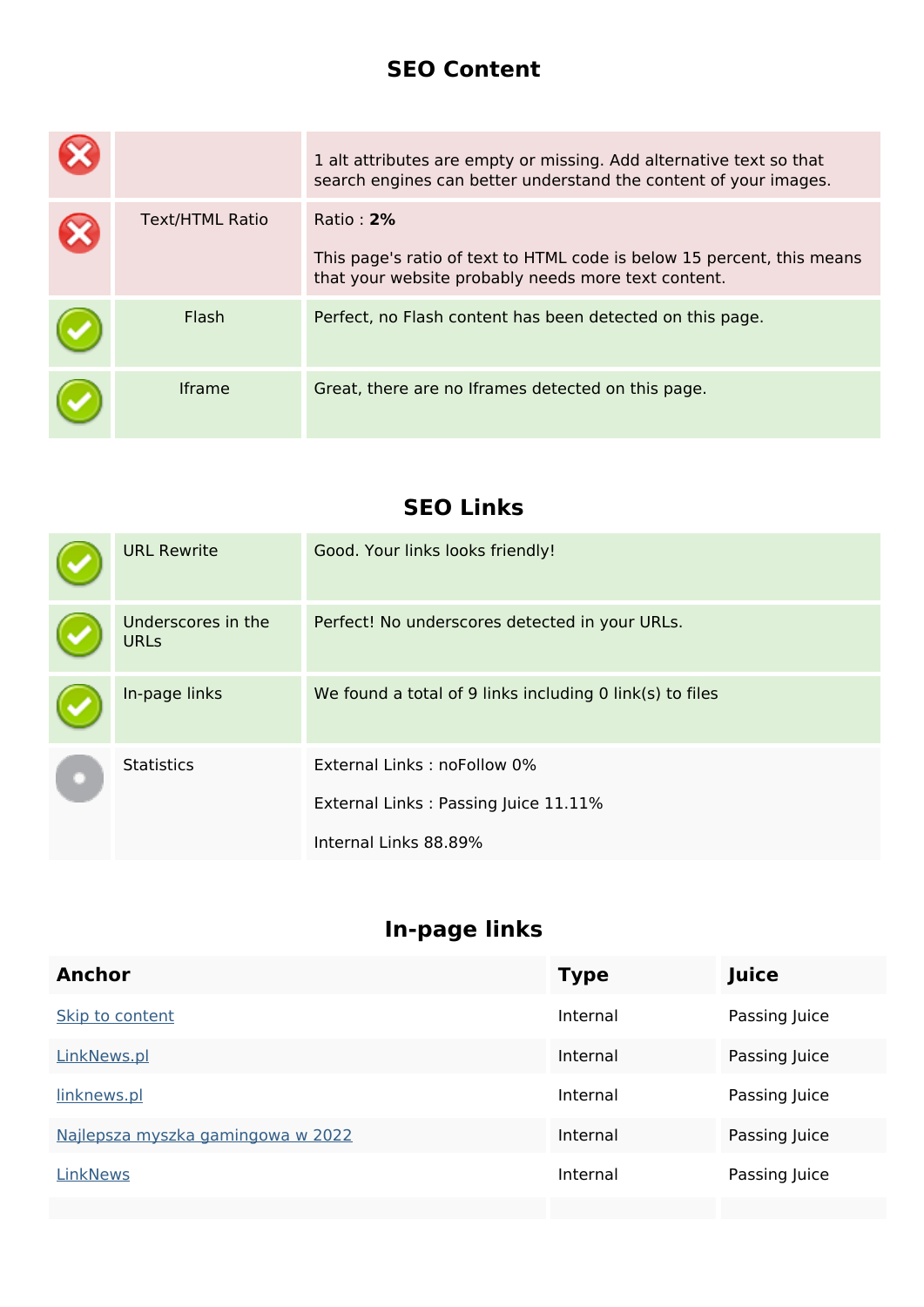## **In-page links**

| 0 Comment                                     | Internal | Passing Juice |
|-----------------------------------------------|----------|---------------|
| 3 najlepsze seriale na Netflix (ranking 2022) | Internal | Passing Juice |
| 0 Comment                                     | Internal | Passing Juice |
| <b>WordPress Theme</b>                        | External | Passing Juice |

#### **SEO Keywords**

| Keywords Cloud | myszka promocje technologia linknews gry<br>nowości linknewspl czerwca najlepsza |
|----------------|----------------------------------------------------------------------------------|
|                | comment                                                                          |

### **Keywords Consistency**

| <b>Keyword</b> | <b>Content</b> | <b>Title</b> | <b>Keywords</b> | <b>Descripti</b><br>on | <b>Headings</b> |
|----------------|----------------|--------------|-----------------|------------------------|-----------------|
| linknewspl     | 3              | ×            | ×               | ×                      | ×               |
| linknews       | $\overline{2}$ |              | ×               | ×                      |                 |
| czerwca        | 2              | ×            | ×               | ×                      | ×               |
| comment        | $\overline{2}$ | ×            | ×               | ×                      | ×               |
| gry            |                |              | ×               |                        | ×               |

### **Usability**

| Url          | Domain: linknews.pl<br>Length: $11$     |
|--------------|-----------------------------------------|
| Favicon      | Great, your website has a favicon.      |
| Printability | We could not find a Print-Friendly CSS. |
| Language     | Good. Your declared language is pl.     |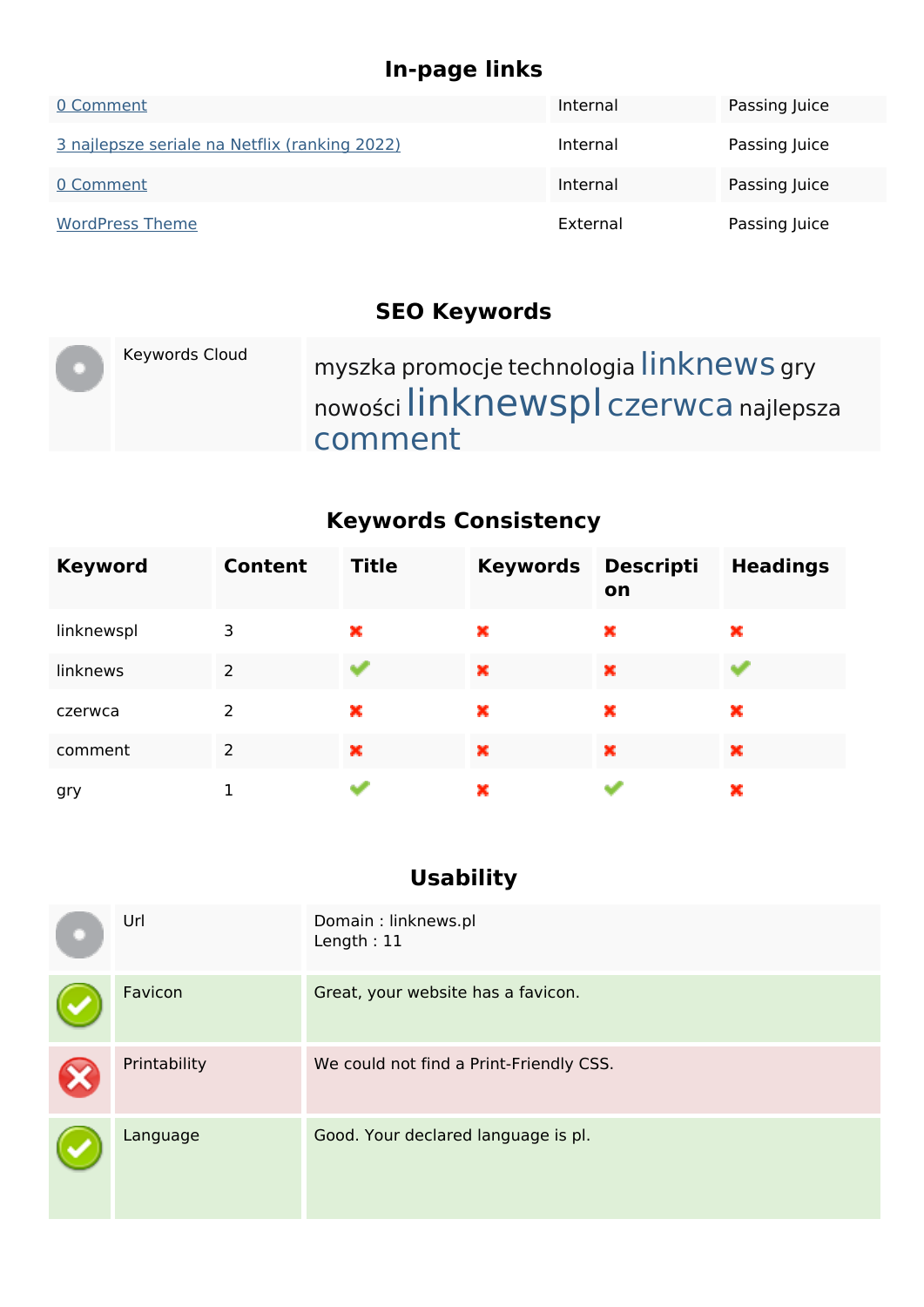# **Usability**



Dublin Core This page does not take advantage of Dublin Core.

#### **Document**

| Perfect. Your declared charset is UTF-8.                                                                                                                                                                                                                                           |  |  |
|------------------------------------------------------------------------------------------------------------------------------------------------------------------------------------------------------------------------------------------------------------------------------------|--|--|
| Errors: 0<br>Warnings: 13                                                                                                                                                                                                                                                          |  |  |
| Great no email address has been found in plain text!                                                                                                                                                                                                                               |  |  |
| Great! We haven't found deprecated HTML tags in your HTML.                                                                                                                                                                                                                         |  |  |
| Excellent, your website doesn't use nested tables.<br>Too bad, your website is using inline styles.<br>Too bad, your website has too many CSS files (more than 4).<br>Too bad, your website has too many JS files (more than 6).<br>Perfect, your website takes advantage of gzip. |  |  |
|                                                                                                                                                                                                                                                                                    |  |  |

#### **Mobile**

|  | <b>Mobile Optimization</b> | × | Apple Icon        |
|--|----------------------------|---|-------------------|
|  |                            |   | Meta Viewport Tag |
|  |                            |   | Flash content     |

# **Optimization**

|  | <b>XML Sitemap</b> | Great, your website has an XML sitemap. |
|--|--------------------|-----------------------------------------|
|--|--------------------|-----------------------------------------|